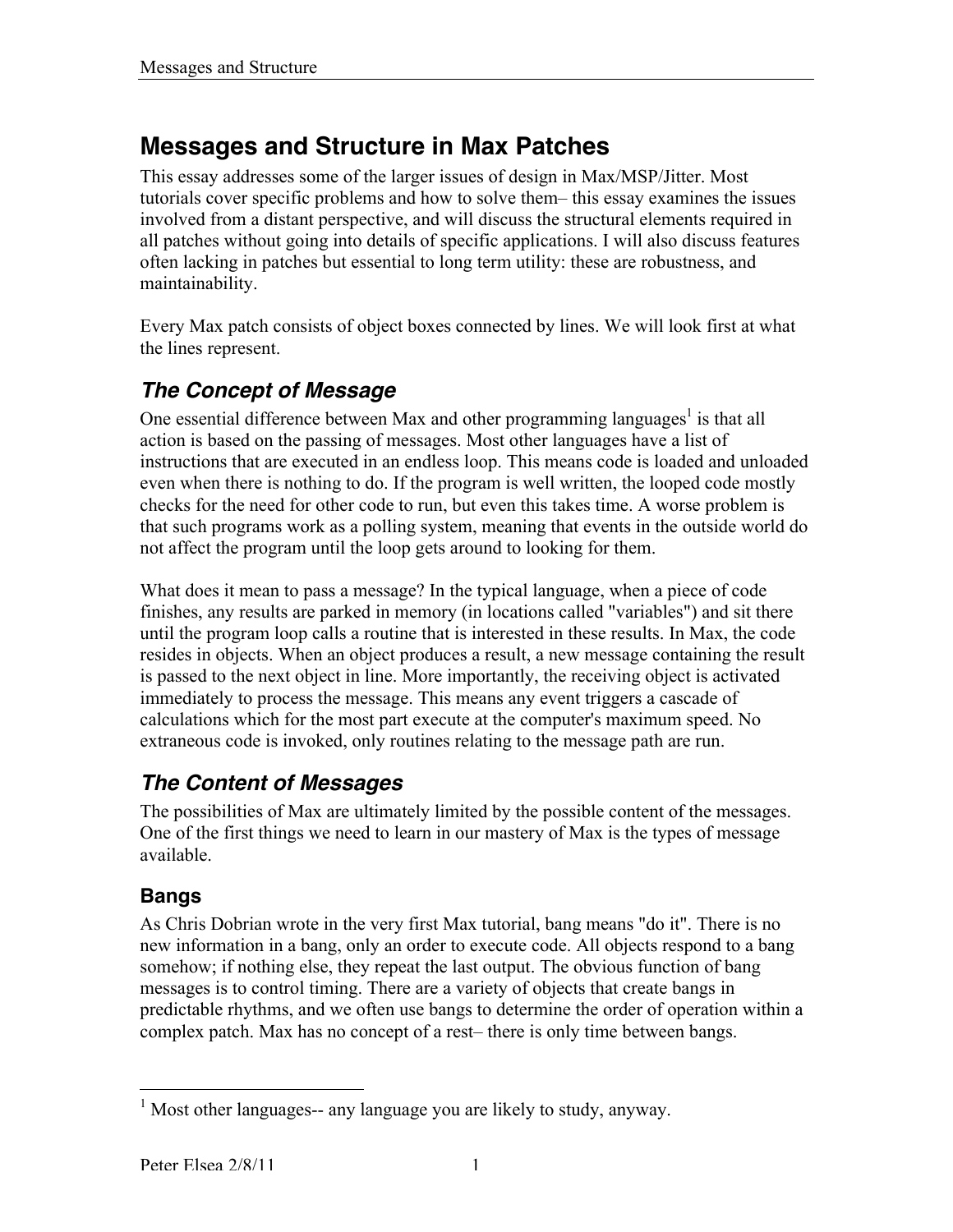#### **Numbers**

There are two types of number in Max-- floating point numbers, which have a decimal point, and integers, which do not. These are generally called ints<sup>2</sup> and floats. The distinction is left over from the not so distant days of computing, when computation with floating point numbers took about 1000 times as long as computation with integers. The distinction is hardly necessary in modern processors, but is continued to provide backwards compatibility<sup>3</sup>. Translation from one number type to the other is more or less effortless, but when a float is converted to an integer the fractional part is lost. A more subtle and often troublesome aspect of this is that some of the older Max objects take their operational mode from the type of the arguments. If there is no decimal point in the argument (or no argument), the math will be done with only integral precision. Thus 3 / 2  $= 1$ , whereas  $3 / 2.0 = 1.5$ . This type of problem is high on the list of most common gotchas<sup>4</sup> in Max.

Numbers are currently represented by  $32 \text{ bits}^5$ . This means they can represent 4,294,967,295 distinct values. An integer can represent values from -2,147,483,648 to 2,147,483,647. Floating point numbers range from  $10^{-308}$  to  $10^{308}$ , but many numbers are skipped within that range. Most of the numbers in the mid-range are available, but very large ones are only approximated. Small numbers skip around in a peculiar way. Only those that are some power of two can be represented exactly. This means that 0.2 is really something like 0.20000001. Max will usually display that as 0.2, but eventually the difference shows up.



Figure 1.

Jitter introduced a new number type known as char. This is actually the most ancient number type, the unsigned 8 bit number or byte. The name char comes from a common use of these to represent printable characters<sup> $\delta$ </sup>. A char can represent 256 values, ranging from 0 to 255. The utility of such a puny number may seem limited, but it's probably the most common type. This is based on the nature of computer memory (and other

<sup>3</sup> Not to mention old habits of thought.

<sup>&</sup>lt;sup>2</sup> Integers may also be called longs- this refers back to a distinction between 16 bit ints and 32 bit longints. Floats are distinguished as float32 and "double" or float64.

<sup>&</sup>lt;sup>4</sup> A gotcha is defined in Wikipedia as "an unexpected, or unintuitive, but documented, behavior ins a computer system (as opposed to a bug)."

 $<sup>5</sup>$  Soon to be 64.</sup>

 $<sup>6</sup>$  In the days when computers only knew English.</sup>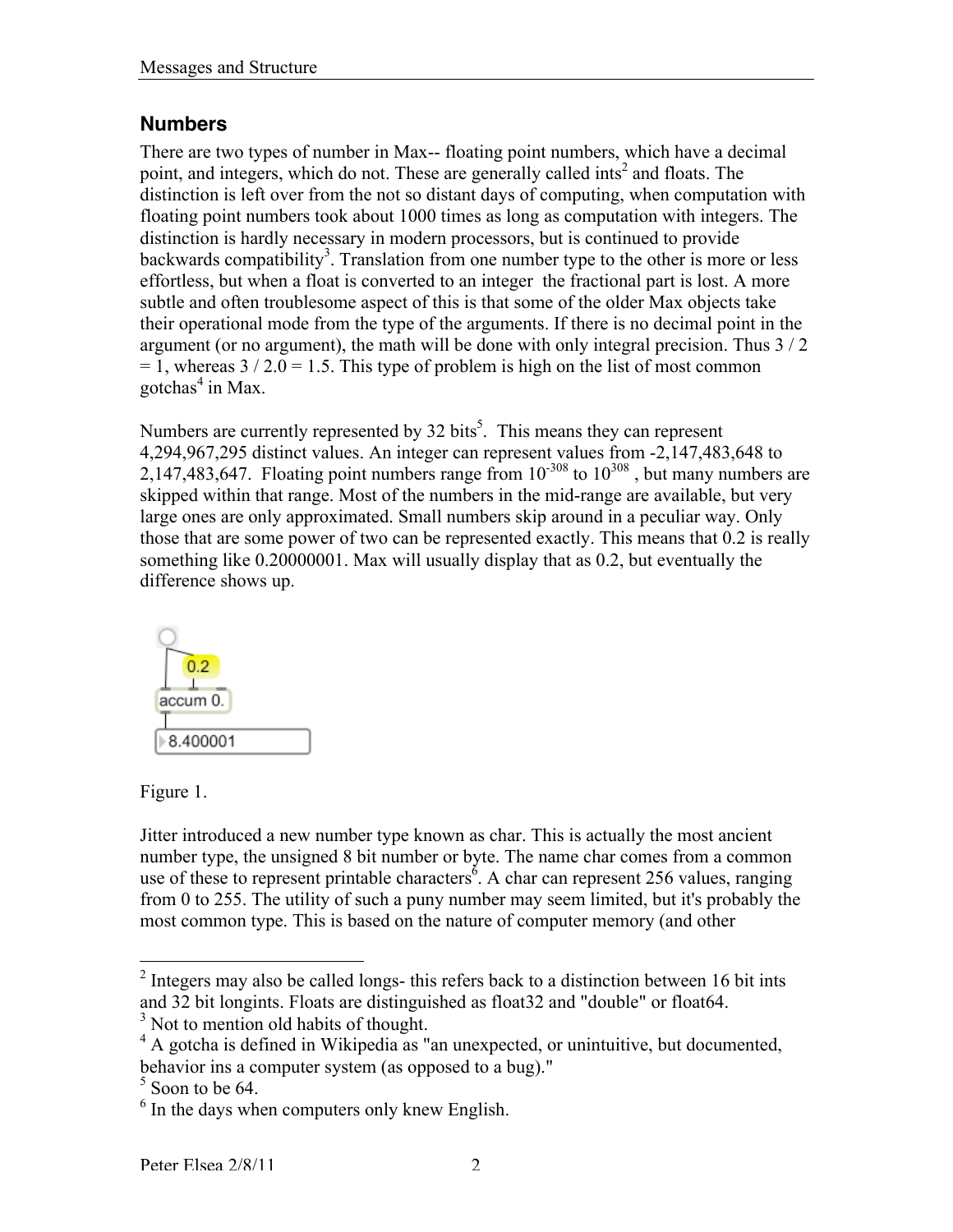hardware) which is usually built in modules of bytes. Thus a byte is used to represent the intensity of a red pixel in a computer display. Chars only exist inside jitter matrices. When a value is extracted by getcell, it becomes an int. In some situations, Jitter objects actually convert chars into floats ranging from 0.0 to 1.0.

## **Symbols**

When Max was originally invented, most programs used a string of chars to represent text. Max does this at the deepest level, but the passing of long text strings is pretty inefficient. Strings are represented in Max messages by symbols. Every time you enter a new word into a patch, Max adds the word to a master list of symbols and assigns a unique number to it. This number is passed in the message. Objects have access to the symbol table and can reconstruct the original string if necessary. The advantage of this approach is the speed with which symbols can be passed around. The downside is the ever-growing symbol table, although with multi-gigabyte memories, it's a minor problem. Since Max uses spaces to determine what characters to include in a symbol, you need to type quotes around phrases that include spaces. We most often encounter this with file names. Symbols make Max kind of awkward for writing poetry. If you need serious manipulation of text, you should use spell and related objects to manage lists of numbers that are interpreted as ASCII characters.

The fundamental use of symbols is to define messages. The bang message is literally the symbol "bang", integers are prefaced with "int" and lists are prefaced with the word "list". You seldom<sup>7</sup> see these, as Max hides the standard message indicators. Other symbols, such as "open" define messages for specific objects. If you send a symbol to an object that has no code to respond to it, you will see an error in the Max window. Many symbols are followed by one or more numbers, which are the arguments of the message.

#### **Lists**

A list is a single message containing several numbers and/or symbols. Originally, a list was required to begin with a number, but that requirement has been relaxed somewhat in recent years. A list that begins with a symbol is a message for most objects, but some will accept anything without complaint. The length of lists is limited by most objects: 256 in some cases,  $2048$  in others, endless in a few<sup>8</sup>. This has been a source of constant complaints in the Max user community. Someone always seemed to need a list twice as long as the current standard. Long lists are awkward to manipulate, and are essentially replaced by Jitter matrices.

Objects without a defined list method will process the members as if they were received in consecutive inlets. A common gotcha is to accidentally send a list to a math object. This will (for instance) add the first two members, but it also leaves the internal operand of the object set to the second member of the list.

<sup>&</sup>lt;sup>7</sup> They show up occasionally, including that particularly enigmatic symbol "symbol".

<sup>&</sup>lt;sup>8</sup> It was 64 in the very beginning.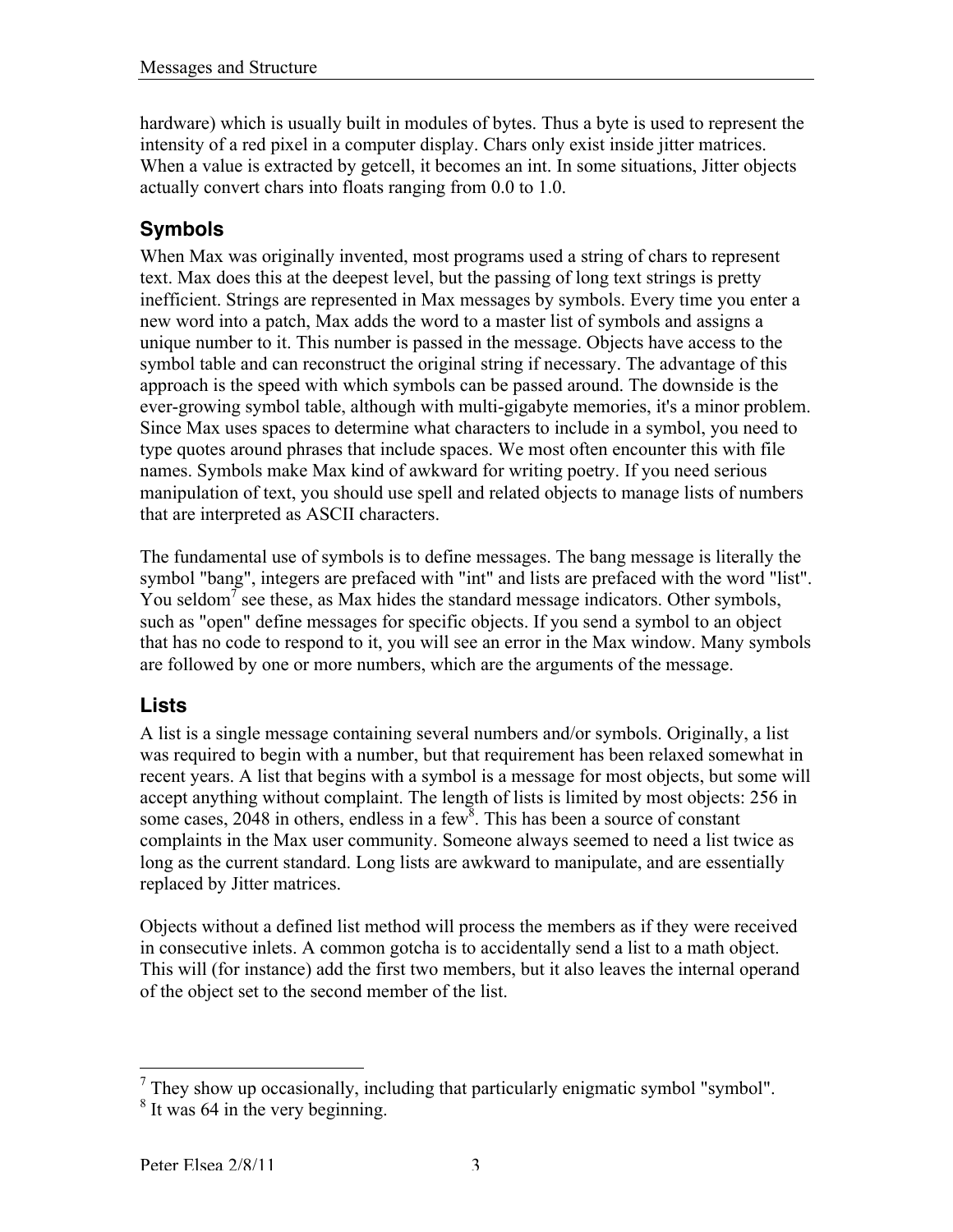## **Signals**

Signals are not really messages at all. The patch represented by the striped lines is actually set up independently of all regular Max objects and runs continuously. You could almost consider it a separate program. The most important concept to be aware of is the signal vector size. Samples are handled in small batches called vectors. An MSP object receives a vector and will deal with it in one uninterruptible process. The only time an MSP object can interact with the regular Max world is in the space between vectors. Thus small vectors will make audio patches more responsive. They also make audio processing less efficient, and at some point the CPU will not be able to keep up and you will hear alarming crackles and pops.

Any MSP object can interpret Max messages, using floats to set frequency and so forth, but the only road back is through certain hybrid objects such as sah~ and number~. Note that some of these objects need a bang to prompt output, others output periodically, as if they had an internal source of bangs.

#### **Matrices**

Matrices are massive collections of data. Matrices are not actually passed around. The matrix message produced by jitter objects is the name of a matrix for the following object to operate on. Since this process often includes copying the entire matrix, it is important to only send them when necessary. Any right or middle inlet will "remember" the last matrix applied (just as regular objects do), so avoid routinely banging all matrices in your patch.

## *Objects and Messages*

Every object has a specific set of messages it can respond to. In some cases, Max will not let you connect an inappropriate message type. For instance, you cannot connect a metro to the right inlet of an add object. The main convention of patching is that the left inlet of the object triggers output. Anything received in the other inlets can be processed internally, but there should be nothing passed down the chain until the left inlet is activated. There are of course exceptions such as pak, but the general rule is input in left triggers output<sup>9</sup>.

Of course, the first message must originate somewhere. There are really only three types of object that can start the chain of computations. These are user input objects, system input objects, and scheduled objects.

## **User Input Objects**

Users can interact directly with Max patches by manipulating certain objects with the mouse. There are quite a few UI objects, each with unique look and action. In most cases, UI objects produce numbers as their output, but bangs and arbitrary messages are also available. As far as the end user is concerned, good patch design consists of choosing appropriate UI objects and giving them informative labels and a rational layout.

<sup>&</sup>lt;sup>9</sup> Since MSP objects run continuously, there is no left/right inlet distinction.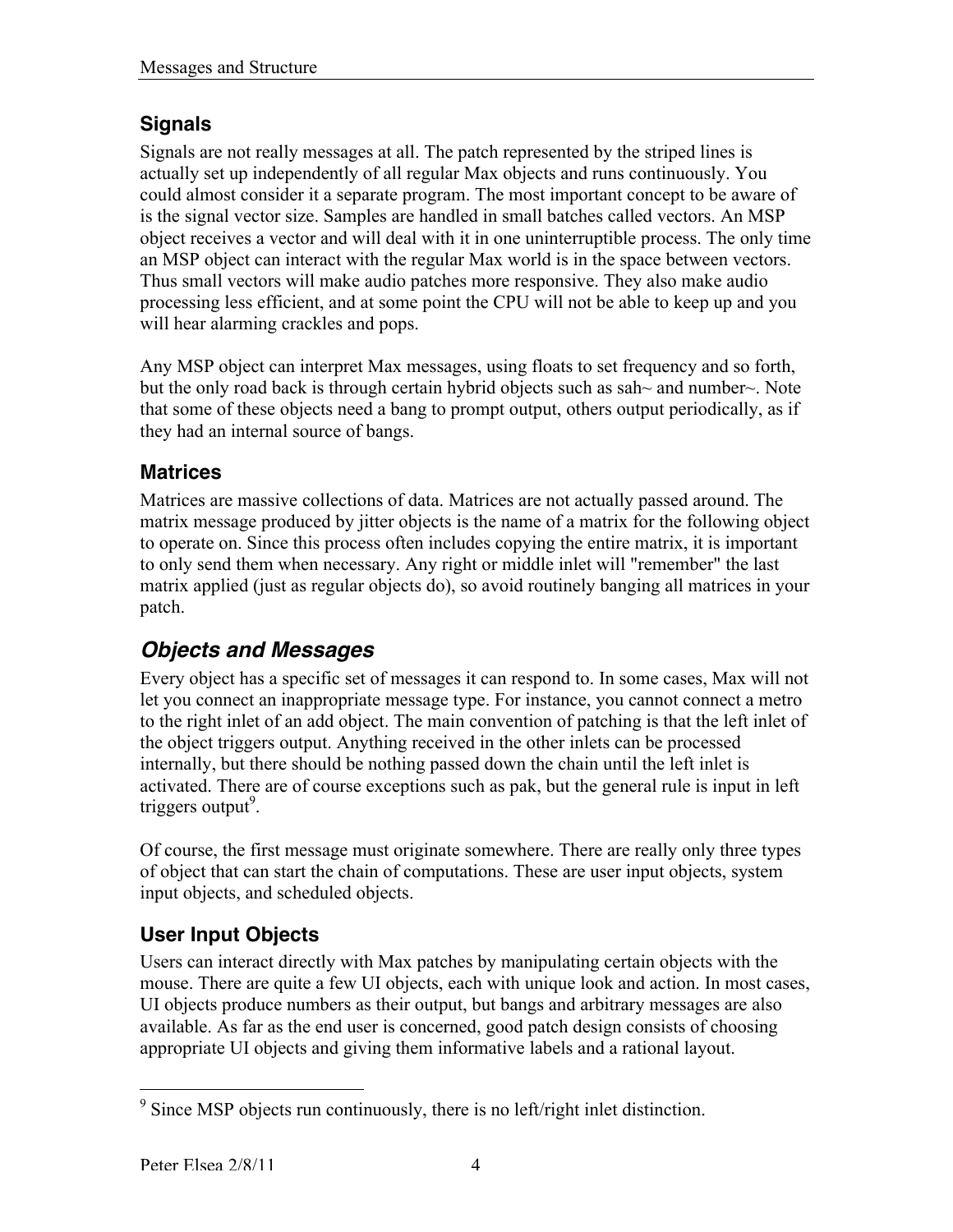When the user manipulates some control, say a slider, messages are generated at fairly even time intervals, which means the faster the mouse moves, the fewer messages are generated. If a slider is moved from 0 to 127, many of the intermediate values will be skipped. Keep this in mind if you are watching for specific values.

The initial value a UI object will output is somewhat unpredictable. It will display 0 when the patch is opened, but no message of 0 is generated and following objects will be in their default state. This leads to a common gotcha. A patch may work fine to start with, but once closed, it will refuse to work again until every control has been operated. The cure is a liberal use of loadbang and loadmess to initialize all UI objects to default values $^{10}$ .

## **System Input Objects**

Several types of objects connect with the operating system and respond to data sent to the computer. These include the various MIDI inputs, the key and text objects (for typed input), serial, hi and udpreceive for input ports, and inputs for audio and video.

The MIDI objects have privileged status. If the overdrive preference is on, incoming MIDI data will generate Max messages immediately, interrupting any other action that may be going on. This privilege derives from the musical heritage of Max, but it is made possible by the nature of the computer hardware. Usually this is unimportant, but if you are building a graphic patch that uses MIDI for outside control, you may want to turn overdrive off to get a consistent frame rate.

Audio and video inputs arrive periodically according to their format. For audio, the controlling factor is the I/O vector size, which is generally larger than the signal vector size. When an audio vector turns up, all other processing ceases until it is dealt with. The I/O vector size affects latency. Smaller vectors are more responsive, but the practical limit is established by the disc access rate. Video arrives in frames at a relatively leisurely rate, but you will find input hardware differs significantly in the lag between real time and Jitter input. Video frames are only grabbed when the appropriate jitter object is banged.

Other types of input are polled periodically, often by bangs. The necessity for polling is built into the hardware. It's generally a good idea to tweak the polling rate to match the specific situation. If you poll too fast, you may get garbled data.

## **Scheduled Objects**

Scheduled objects can create a message at a specified time. The archetypical scheduled object is metro, which produces a bang when it is turned on, then at intervals of specified milliseconds. There are two variants of metro. The normal object produces a bang that interrupts all other computation. As with MIDI overdrive, this is designed to maintain musical accuracy. The bang produced by qmetro is less pushy. It is held back (queued)

<sup>&</sup>lt;sup>10</sup> This can also be managed with preset and pattr.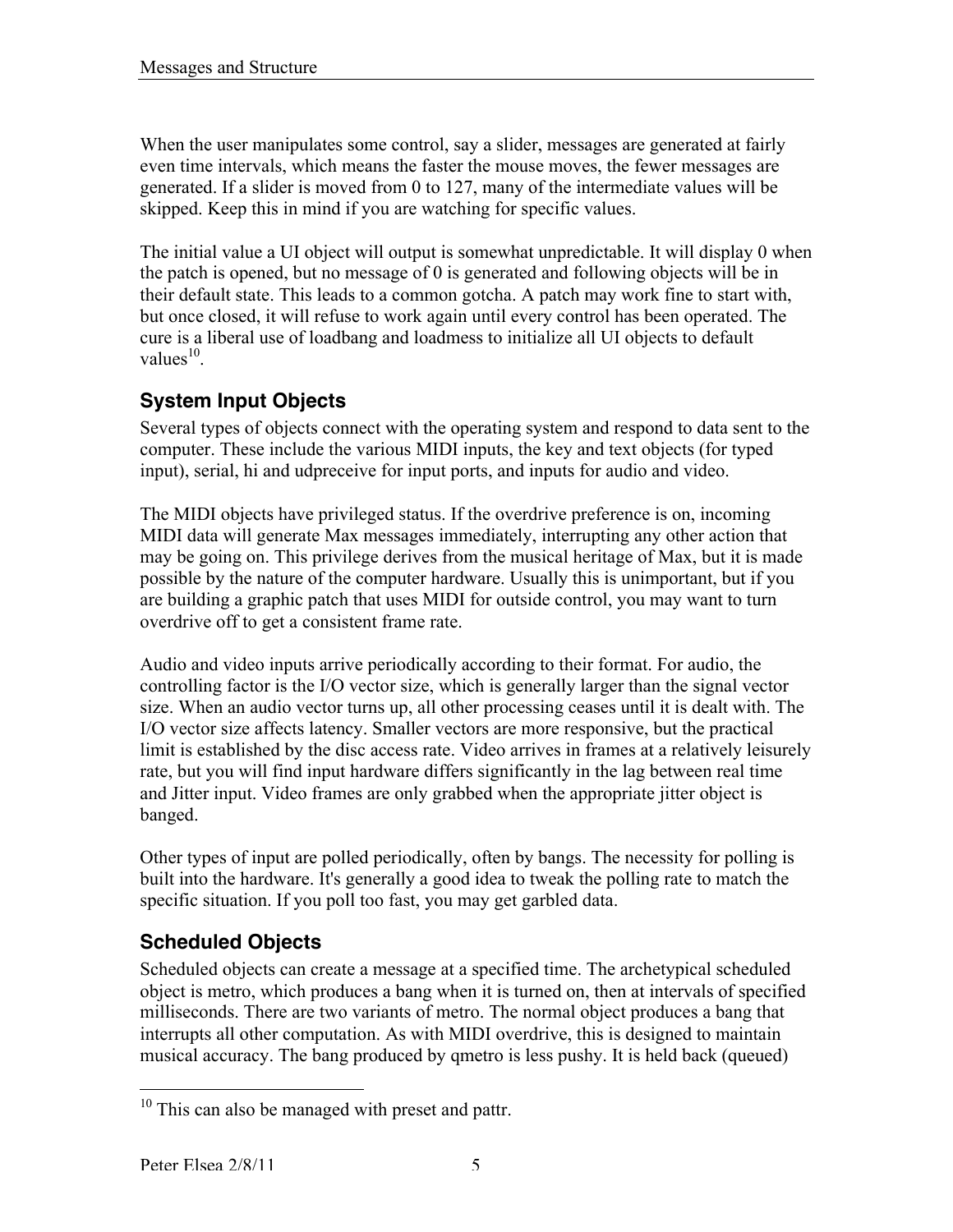until all high priority activity has completed. If the computations triggered by a metro take longer than the period of the metro (not uncommon with Jitter), new bangs will continually interrupt the last one and the process will never finish. Max will lock up. The only way out of this situation is to force quit Max, losing unsaved changes in your patch. This is a major gotcha.

It is easy to forget that line is a scheduled object. Line has two associated time intervals: the ramp time is the overall time to target, and the grain time is the interval between outputs. The grain time should be set as long as possible while producing a smooth output. There is no point in outputting duplicate numbers from a very slow ramp, or in repeating a calculation more than once per video frame.

## *Message order in a Patch*

I have already mentioned that execution of an object's code is triggered by the arrival of a message in the left inlet. This implies that any other data required must have arrived in the other inlets<sup>11</sup> before the triggering message. Usually, the designer of an object will have given this careful consideration when deciding which part of the computation should be the trigger for output. In some cases, there are near duplicate objects– for instance the / object and !/ objects both do division, but differ in whether the divisor or dividend is the trigger. A simple guiding principle will work here: the data that changes most often should trigger the action.

## **Right Outlets First**

The default order of message passing helps data arrive in the proper order. It's another simple rule: all objects with multiple outlets shall output data from right before left. Thus notein with outlets for (left to right) note number, note velocity and channel will output channel, then velocity, then note number. The calculations that depend on channel and velocity can be made before the note number triggers the action. It is not a coincidence that noteout has inlets that match the notein outlets in order.



Figure 2.

There are exceptions to the right to left outlet rule. The most common are with objects that don't necessarily fire all outlets, such as select and route. But if two outlets do fire, the right will be first.

<sup>&</sup>lt;sup>11</sup> If an object has more than two inlets, the order in which data arrives in the non-left inlets does not matter.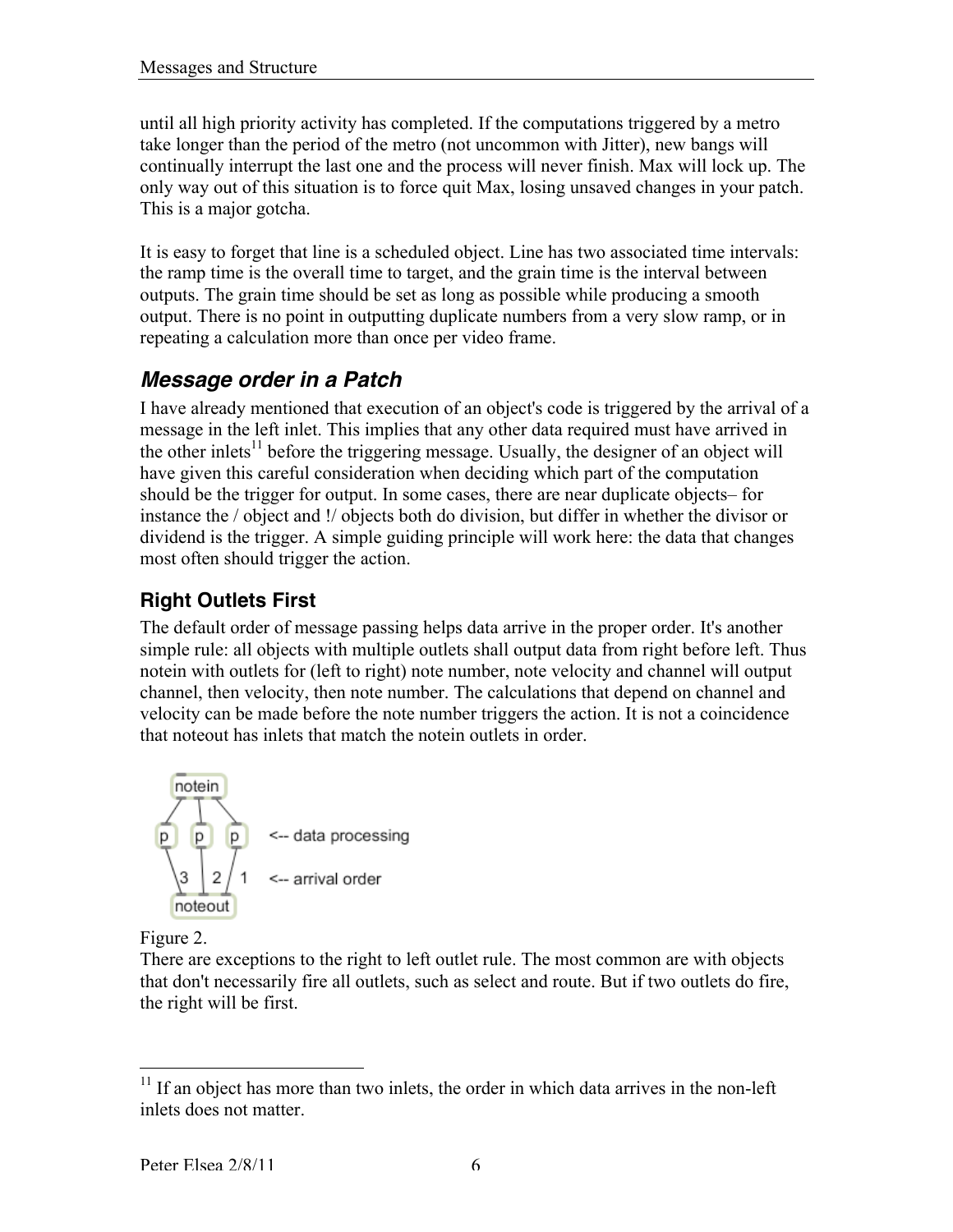### **Right Destinations First**

The second rule of message passing also enforces proper order. If two cords are connected to the same outlet, the cord with the rightmost destination transmits its message first. This includes all calculations that are triggered from that message. Thus the messages that are derived from the source in figure 3a will arrive in the proper order as indicated by the numbers $^{12}$ .



Figure 3a Figure 3b.

This only works out if the lines do not cross. In figure 3b, an object has strayed too far left with disastrous consequences. The parameters are set after the output has been triggered. If this is a music application, everything is calculated one beat late.

You would be amazed how often message order gets scrambled in complex patches. We can guarantee the order of message passing by using trigger objects as shown in figure 4. The trigger object, which is usually abbreviated t, requires a token argument for each outlet desired. The token determines the type of message to output from each: b for bang, i for int, f for float, s for symbol<sup>13</sup>, or 1 for list.



Figure 4.

<sup>&</sup>lt;sup>12</sup> Of course when you encapsulate part of your patch like this, you are free to violate the left triggers output rule. Do yourself a favor and follow the rule religiously.

<sup>&</sup>lt;sup>13</sup> It will only pass a symbol, not create a new one. You can also specify a specific symbol to send no matter what comes in.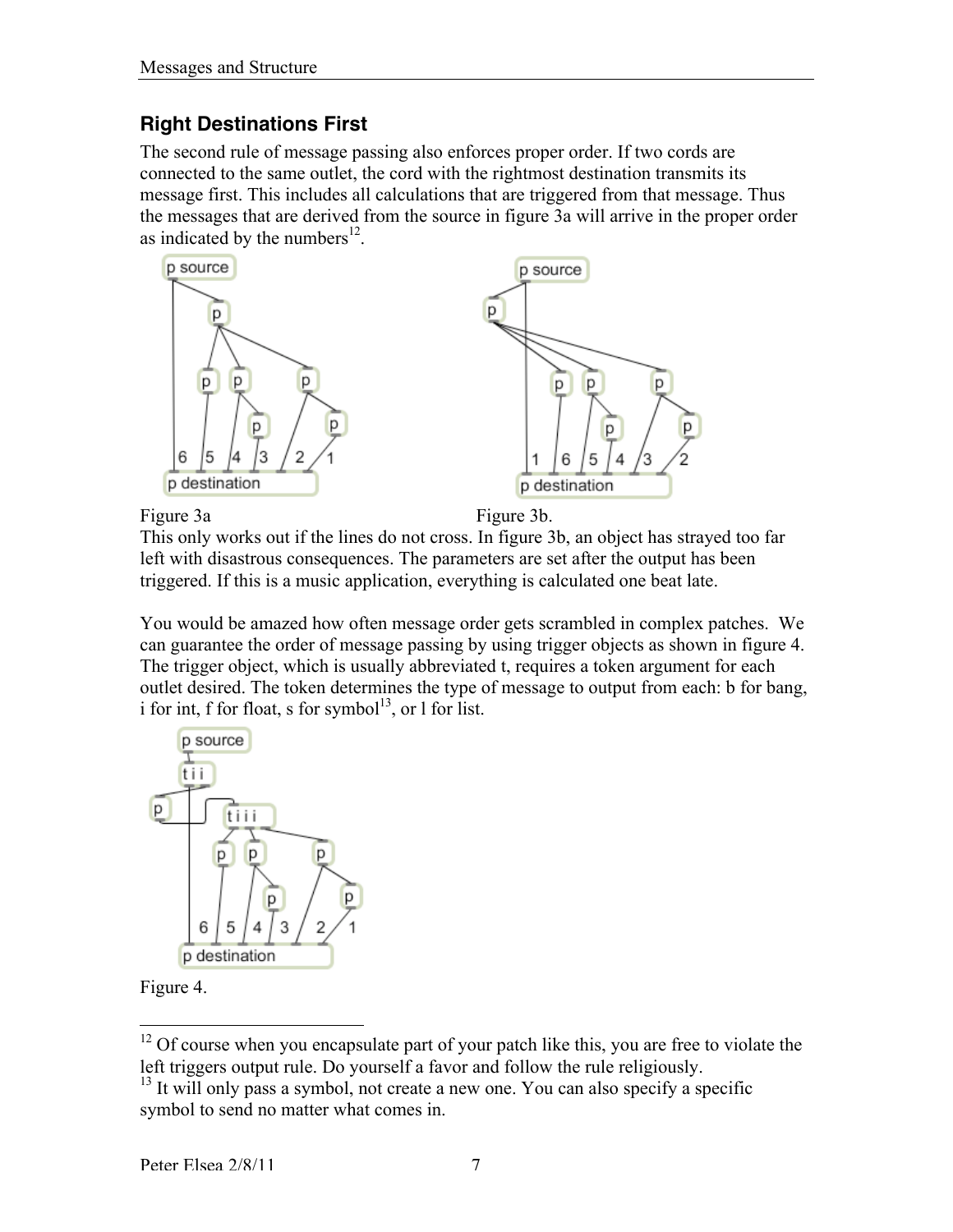Once triggers are in place, the patch will survive nearly any mangling. Inadvertently moving an object and getting the messages out of order is a major gotcha. A good rule of thumb: if an outlet has more than two cords attached, use a trigger.

In cases where the data arrival conflicts with the object design, we must artificially trigger the calculations. For instance, we may wish to plot a circle by feeding a series of angles to the poltocar object while keeping the radius constant. Unfortunately, poltocar requires the radius in the left and angle in the right. Figure 5a shows one method of dealing with this. When a new radius is entered, the value is passed to the first trigger and is immediately output from the right outlet. The message uses this value to trigger the poltocar object with an initial angle of 0.



The subpatcher labeled gen 36 angles does what the label implies. A bang input triggers a sequence of angles to sweep around a circle. The following trigger applies each to the right inlet of poltocar, then bangs the left. A bang to poltocar will produce output with the most recent data, which is the new angle and the original radius.

Not all objects will recalculate when banged. Figure 5b illustrates how the problem would be addressed if poltocar did not. The radius message is stored in an int object and repeated as needed $^{14}$ .

## **Send and Receive**

Send and receive pairs are used to transmit messages without a connecting patch cord. A send may address as many receives as you like and a receive may be fed by an unlimited number of sends. Send is usually abbreviated s and receive is abbreviated r. There are many situations where they solve intractable problems, but I find them most useful in clarifying timing. For instance, I have built many patches with the general structure shown in figure 6.

<sup>&</sup>lt;sup>14</sup> The int and float objects perform the function served by variables in text based languages-- they provide a temporary place to store numbers.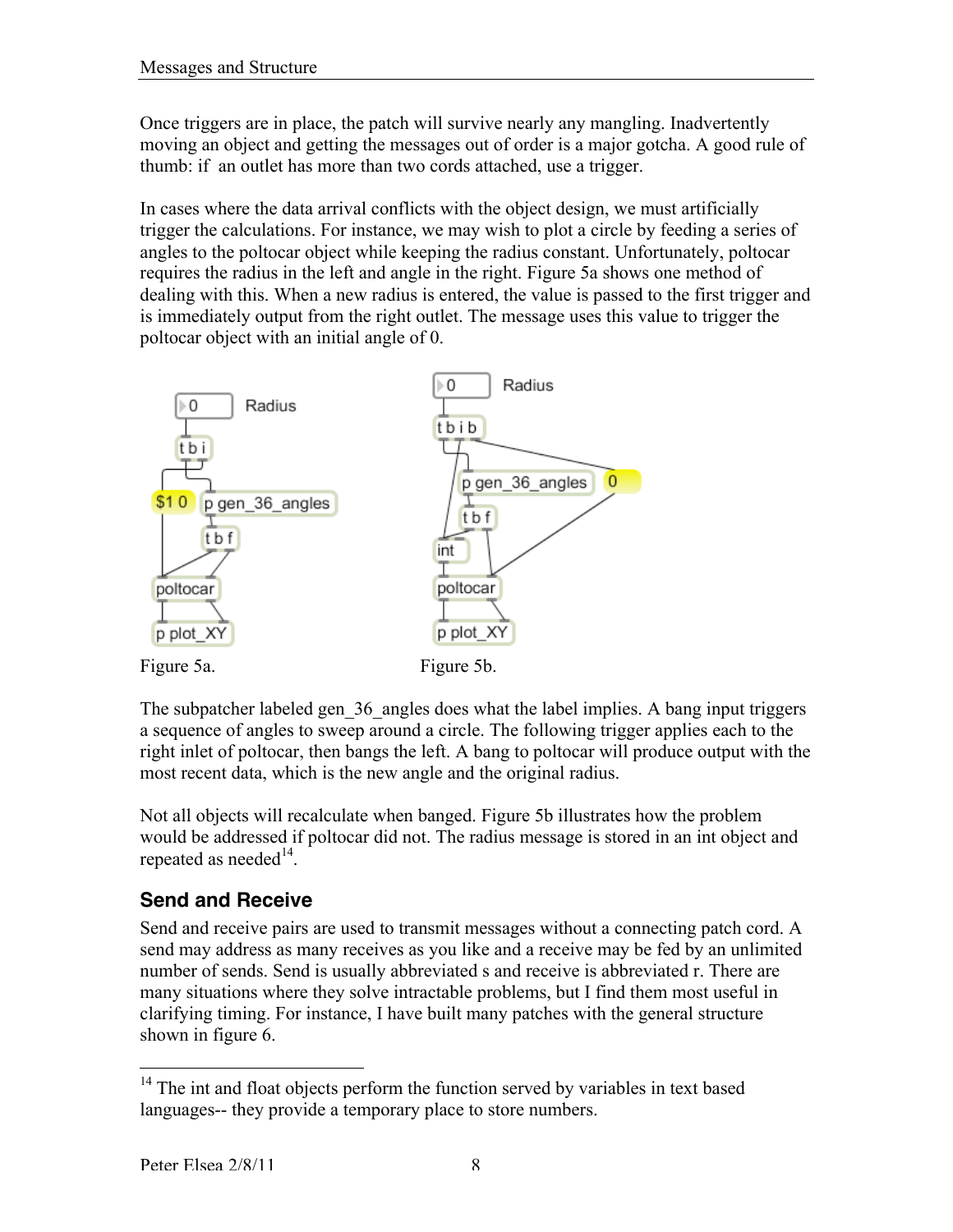

In figure 6, the driving object is the qmetro. This commands a trigger object to generate a clear message and two bangs. The clear is applied to the jit.lcd, as is the second bang. All drawing commands for jit.lcd must be issued in the interval between the clear and the bang. The intervening bang is sent under the name drawnow to as many draw routines as I like. The actual commands from the drawing routines are returned via the toLCD receive object. No matter how complex this drawing becomes, the update order is correct, because all consequences of the send drawnow are completed before the final bang is emitted from the trigger object.

Figure 6 does not control which of the three object subpatchers will be executed first. The order in which receive objects get a message from a common send is not predictable. Even if a patch with several receive objects seems to behave in a consistent way, that behavior may change when the patch is saved and reopened. If the order of actions triggered by a send object is important, it must be explicitly defined– either by using multiple sends or by a common receive and trigger for critical sections. Figure 7 illustrates.

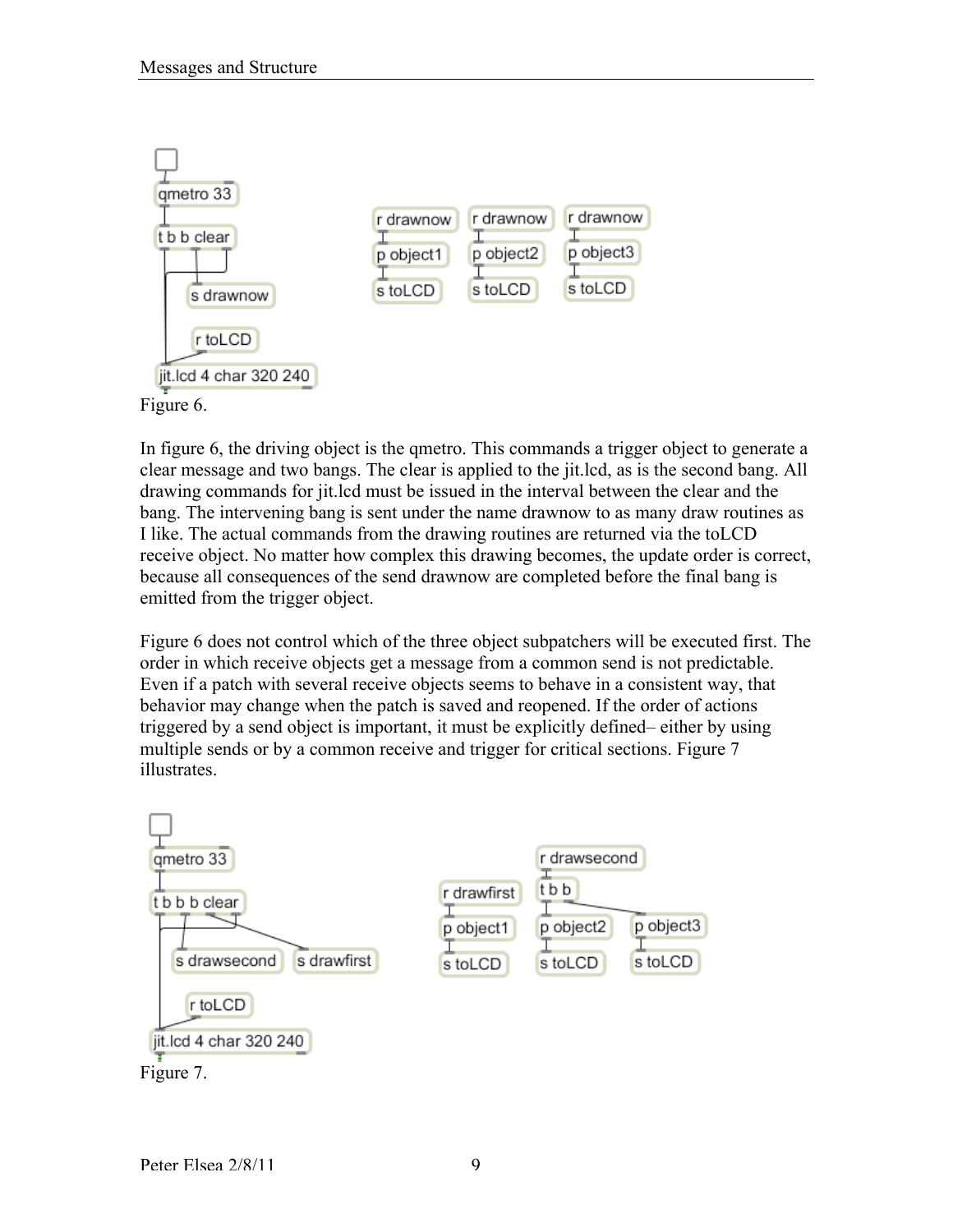You should use some care in the naming of send and receive pairs. The names should describe the associated action in a fairly specific way. I use the construction send to something fairly often, even though it means the matching receive is grammatically awkward. I use it when there are multiple sends for one receive. Likewise, a single send from\_somewhere will usually match several receives. It's also a good idea to use unique send and receive names in each patch. The habit of repeating send names is easy to get into, especially when one patch is derived from another. This can cause problems when more than one patch are open at the same time. I won't go so far as to recommend some arbitrary and unwieldy naming scheme, but something derived from the patch name and associated action should do. If the patcher of figure 7 were called lines, the name linesDraw2 might be appropriate for a send.



## *Scheduling and Deference*

Figure 8a Figure 8b

The patches shown in figure 8 illustrate a particularly perplexing feature of Max. I often use patches like these to illustrate the right to left ordering phenomena discussed with figure 3. By moving the clear message to the left or right I can instantly break or repair the patch, an effect students usually find dramatic. Of course the proper and usual place for the clear message is to the right of the drawball subpatch-- if it is between the subpatch and the jit.lcd inlet, neither version works. Surprisingly, the leftmost location works when the source of bangs is a qmetro, but not with a metro. The reason why gives a peek into a realm of extremely knotty timing issues.

I have already mentioned that Max places a higher priority on some activities than others. If overdrive is on, MIDI input and metro bangs can actually interrupt other things that are going on. When it is off, computations in progress are allowed to finish before the MIDI data is processed-- MIDI is deferred for a bit. The mechanism that manages this is called the scheduler, and it obviously must maintain a list of things to do– this kind of list is called a queue in computer-speak. MIDI is still pretty special when overdrive is off, so MIDI and metro inspired actions may be deferred, but are placed at the head of the queue.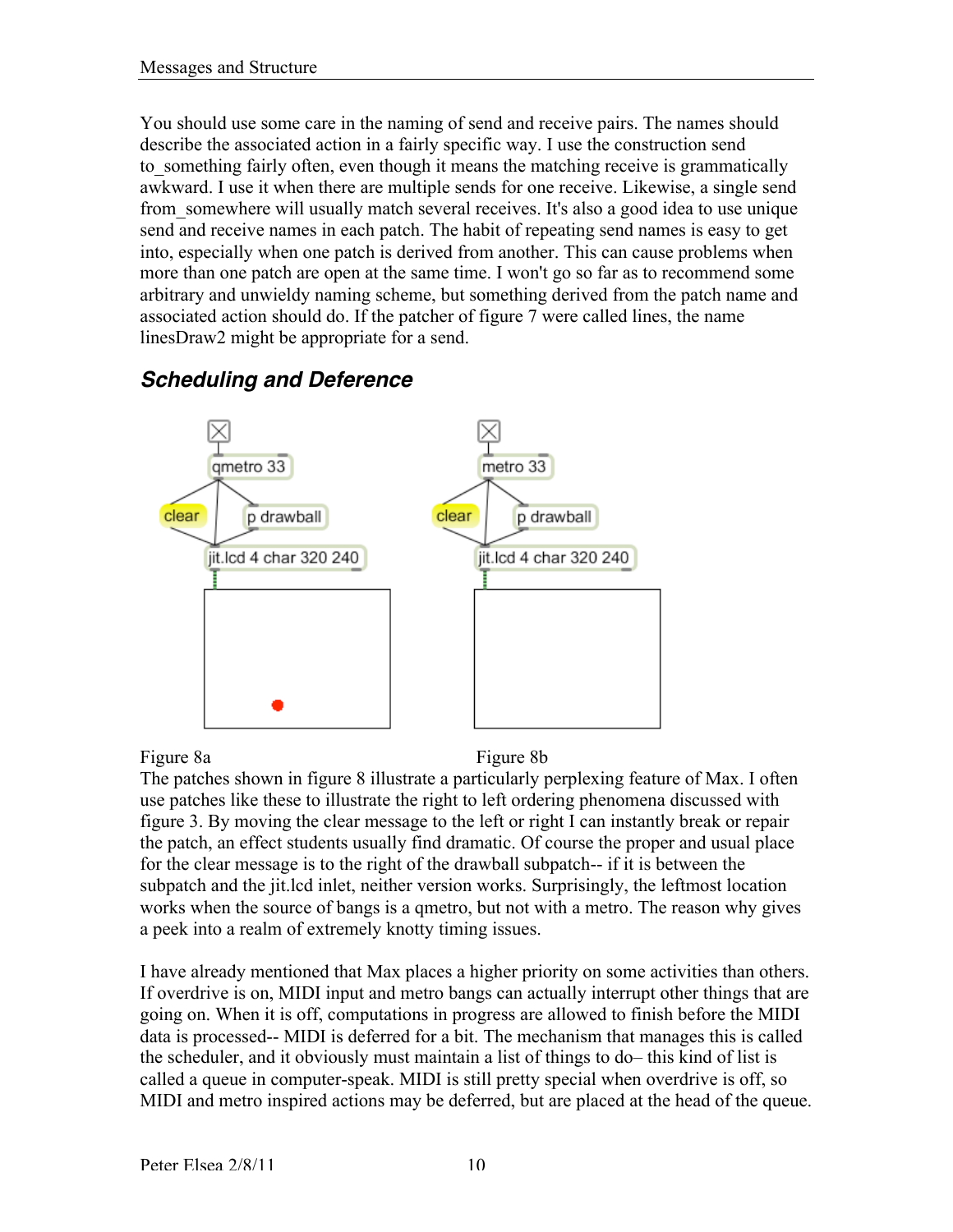What goes on the end of the queue? User actions, screen updates<sup>15</sup>, and anything to do with qmetro. This explains figure 8. The drawing of jit.pwindow is always one of the last things on the queue. The actual action of the redraw consists of looking for the matrix that was most recently passed in (by name) and transferring that data to a buffer for the operating system. The clear message resets the output matrix of jit.lcd to the background color. When the clear message is connected to a metro, it will always execute before the jit.pwindow update, so all jit.pwindow gets is a blank. When the clear message is connected to qmetro, it takes its turn after the pwindow update.

The moral of all of this is that there is a definite pecking order to Max actions. In broad terms, it goes like this:

- Audio processing interrupts everything.
- Midi and metro can interrupt most actions if overdrive is on.
- MIDI and metro actions go to the head of the queue if overdrive is off.
- User actions, screen updates and qmetro actions always go to the end of the queue.
- File actions have an even lower priority.

Note that user action is a higher priority than screen redraws. If you change a number box, all of the code connected to the number box will execute before the number in the box changes visibly. If that code is time consuming, the number box (and everything else that is visible) will freeze. If this is a problem, use a deferlow object to lower the priority of this particular action. There is also a plain defer object that will move processes from interrupt level to the head of the queue if overdrive is on. This may be useful if overdrive is needed for some types of MIDI message such as notes, but not others, such as control changes that interact with graphics.

## *The Structure of a Simple Patch*

The rules of message passing help determine the basic layout of all Max patches. If everything is visible in one window, you should see these tendencies:

- The instigator of actions should be in the upper left corner. This would be a metro object, or notein or something similar.
- All output objects should be at the bottom of the page.
- Code that processes input will be at the left of page.
- Code that sets up processes (including most UI processing) will be toward the right of the page.

Figure 9 illustrates these in a generic way. Note that I said tendencies, not absolutes. The actual placement of things on a page is unimportant if you are using trigger objects, but if

<sup>&</sup>lt;sup>15</sup> This is actually only a notification to the operating system that the program window needs updating. The actual screen refresh rate is something between 30 and 120 times a second, which is why there's no point in running Jitter routines too often.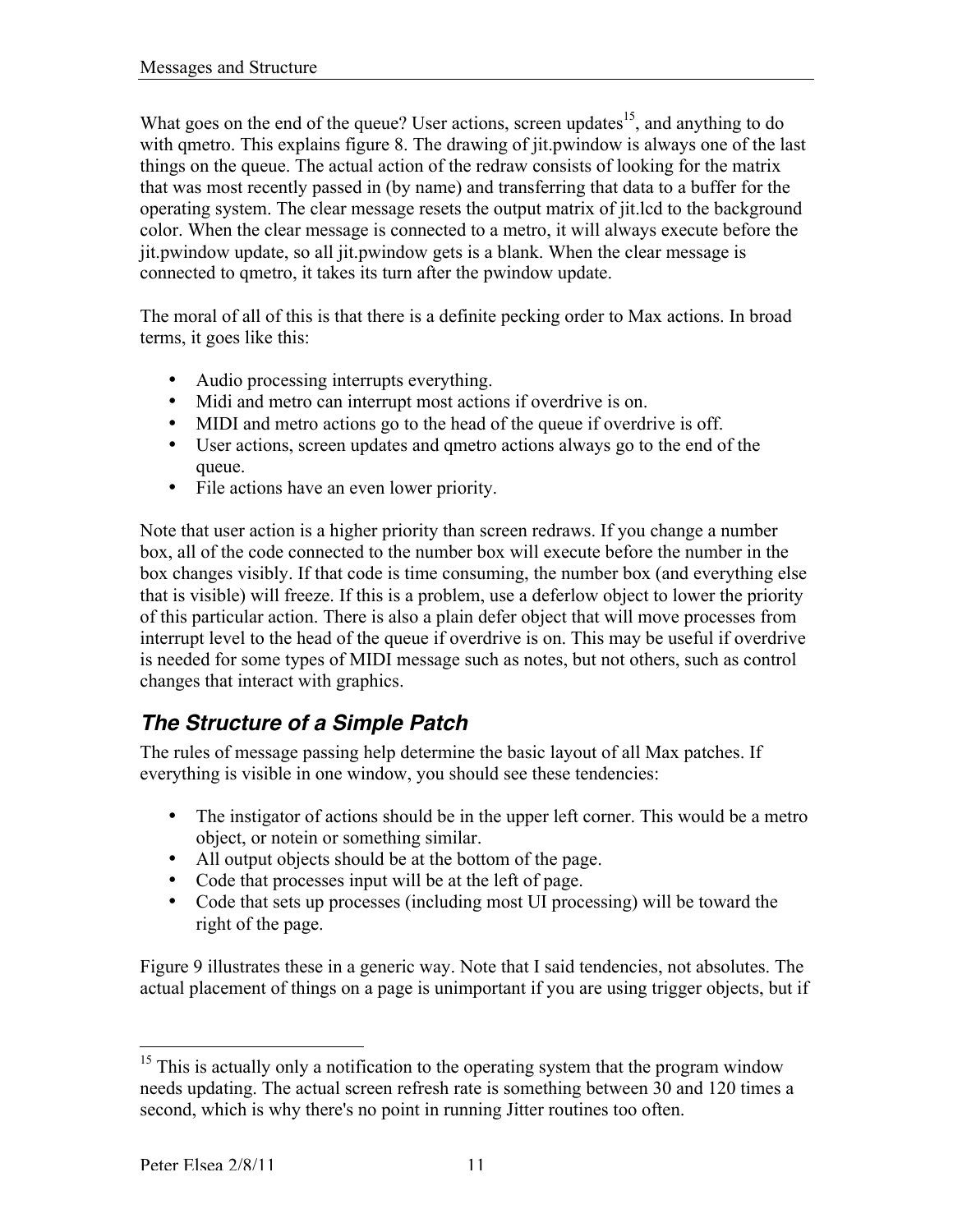you stay close to this layout the patch will be easy to read<sup>16</sup> and maintain. It is not necessary to hide all of the code in subpatchers. These may just represent groups of objects that are closely associated.





The contents of the metaphorical subpatchers bear a strong similarity to the patch overview. (Figure 10.) The input is at the left of the patch, with occasional actions and initial setup toward the right. And yes, the similarity extends deeper, to the subpatches of the subpatches. This means the basic structure of Max patching is fractal– any level you look at will be similar to the level above.





## *Approaches to Complex Patches*

Of course the model of one input, one result, is only sufficient about half the time. Many applications are more complex than that. As we encounter in most aspects of life, complex patches are a combination of simple patches. The most common combinations

<sup>&</sup>lt;sup>16</sup> I always say you should make your work understandable by a stranger. The stranger most likely to look at your patches is you, in about six months.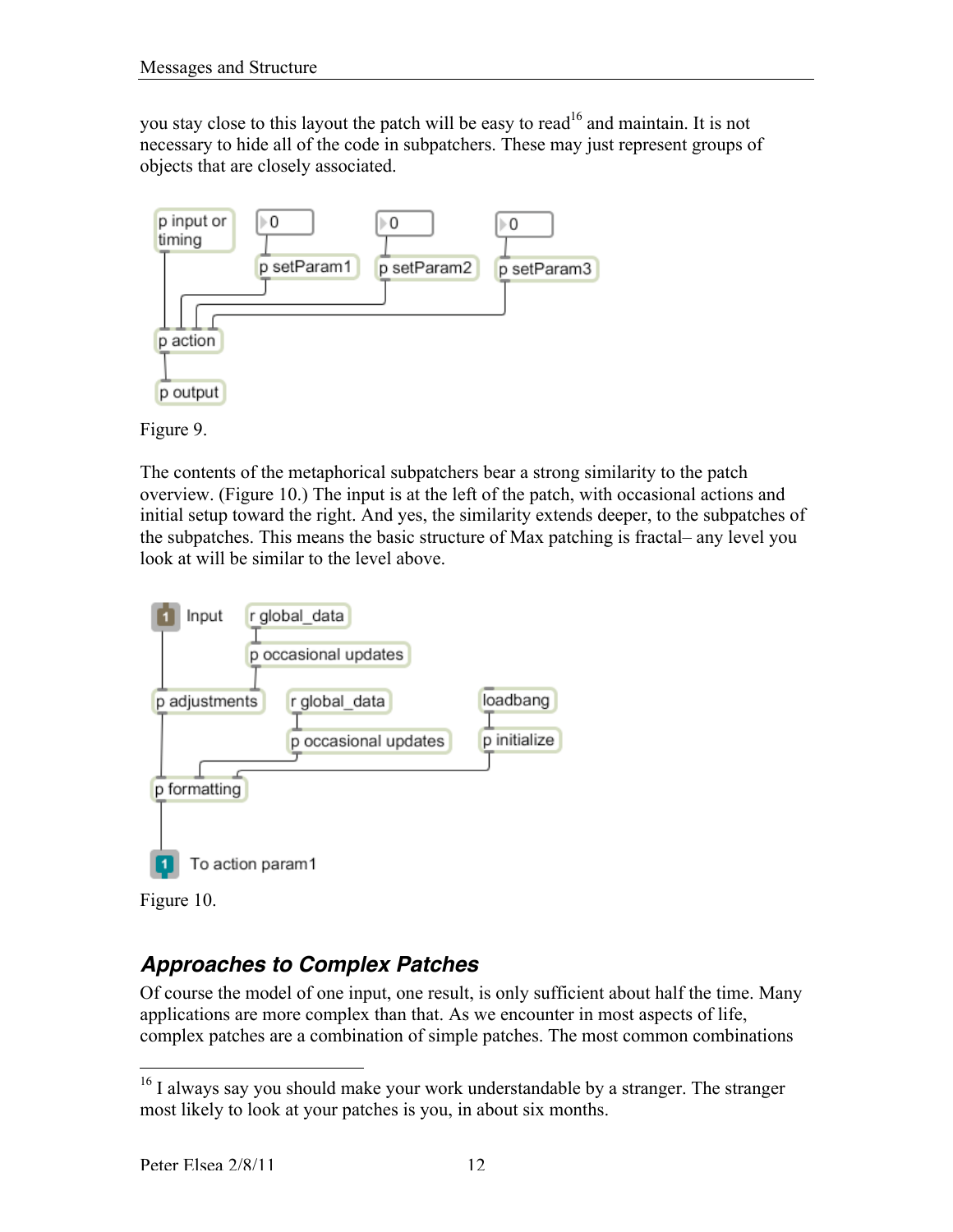involve doing something several times, or choosing and performing one of several options.

## **Branching**

There are many situations in which a decision must be made and action taken based on that decision. The process is best illustrated by an old fashioned programming flowchart. Figure 11 illustrates the "branch", a basic element which chooses alterative actions.



Figure 11.

The first step to making a decision is to compute the basis for the decision. Next, a comparison is made. If the comparison comes up true, some action is taken. If the comparison comes up false, a different action is taken. Comparisons in Max are usually based on numerical relationships:

|     | equal <sup>17</sup>   |
|-----|-----------------------|
| $=$ | not equal             |
|     | greater than          |
|     | greater than or equal |
| ∈   | less than             |
|     | less than or equal.   |

Figure 12.

There are objects that perform each test, comparing the input to the stored operand. The output of such objects is 1 if true and 0 if false. It is important to remember that something is output every time there is an input message. If there is a series of false tests, the result will constantly, show 0, which can lull the unwary into thinking nothing is going on. Nonetheless, the output is a steady parade of 0s. It is often a good idea to follow the comparison with a change object to avoid repeated actions.

Comparison objects are sensitive to integer and float arguments. If there is no decimal point in the argument, input is converted to integer form before the comparison is made.

 $\frac{17 \text{ Yes}}{17 \text{ Yes}}$ , two equal signs. In programming, a single = usually means something else.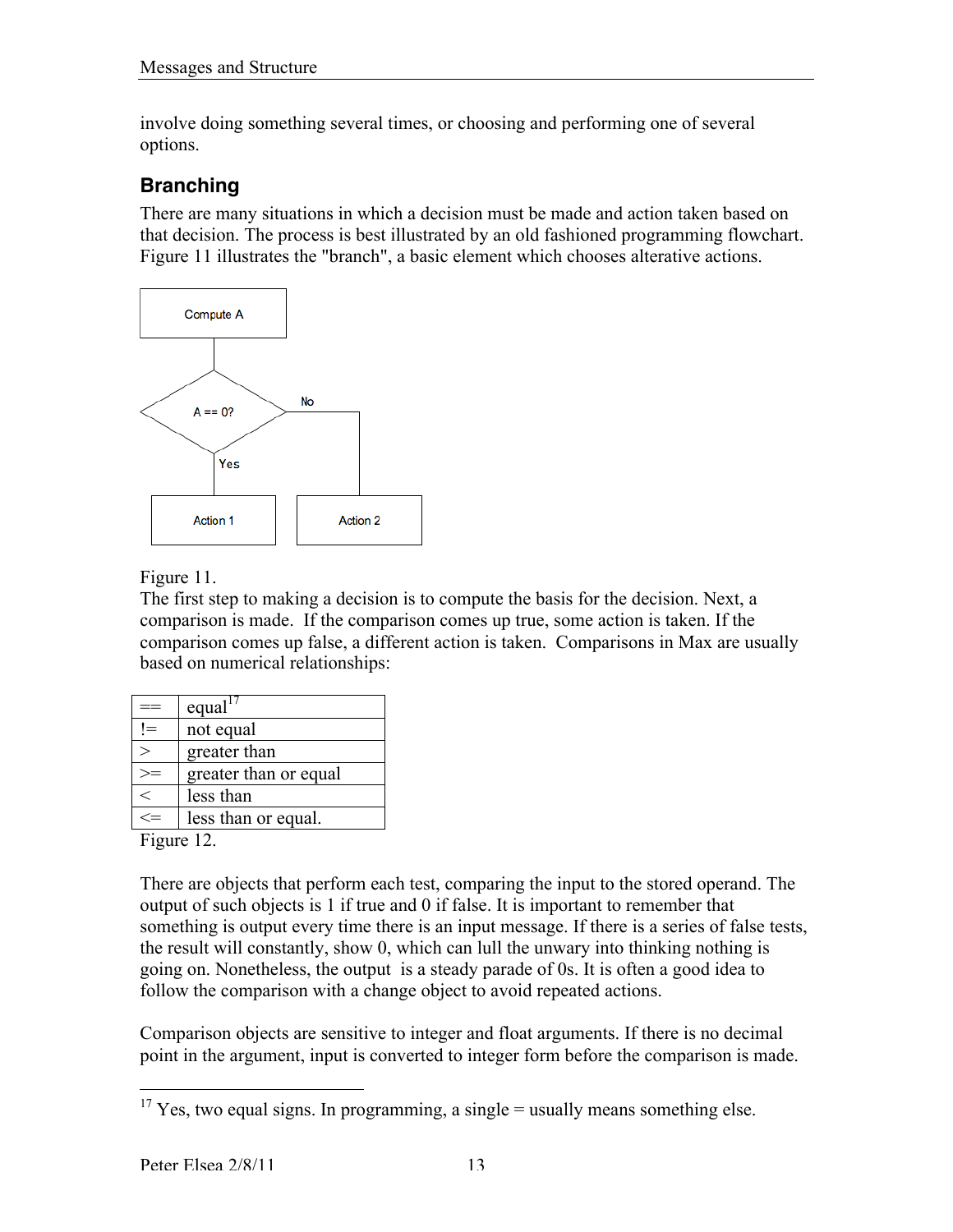Thus  $0.5 > 0$  is false, whereas  $0.5 > 0$  is true. Another comparison gotcha is trying to match a float number with  $==$ . If the numbers are generated by user actions, the specific match value may be skipped. You should always use  $\leq$  or  $\geq$  when comparing floats.

#### **Select**

The select (abbreviated sel) object uses  $=$  to perform comparisons. When the input is equal to an argument, the outlet associated with the argument bangs. This is a very efficient way to detect particular values out of a group of possibilities<sup>18</sup>. Select can match symbols as well as numbers. You often see select 1 attached to a comparison object to trigger action when the comparison is true.

## **If**

The if... then statement pair is the basic decision mechanism of most languages. Figure 18 shows the Max version.



#### Figure 13.

There is a comparison after the word if. If this comparison comes up true, the message after the word then is output. If false, the message after the word else is output. Either output can be steered to the right outlet by the word out2. Note that the only math in an if statement is the comparison (which can be quite complex and involve different inlets). No calculation is done in the output side of the statement, except the tokens \$i1, \$i2 represent the input from different inlets. The i in \$i1 converts input to an integer, \$f1 will calculate with a float.

Complex if conditions can include Boolean operations on the outcome of two of more comparisons. (Use parentheses to group the operations.) The Boolean operators that are useful here are AND and OR. AND returns true if both of its arguments are true. OR returns true if either of its arguments are true. The operators are two ampersands (&&) for AND or two pipes (||)for OR. If you forget and use just one, entirely different math operations are performed.

<sup>&</sup>lt;sup>18</sup> Experienced programmers will recognize select as a case function.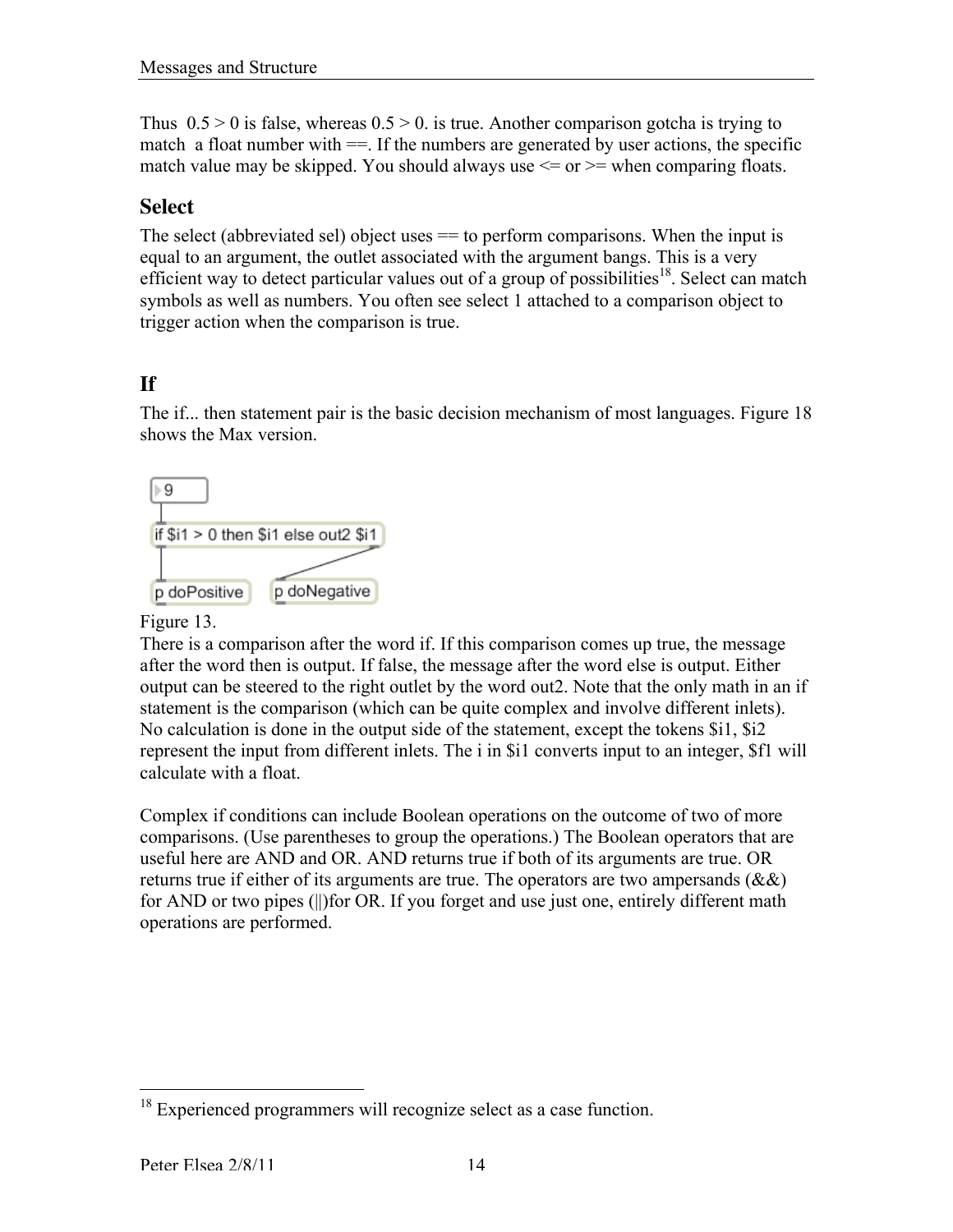| Qp        | in1            | in2          | result         |
|-----------|----------------|--------------|----------------|
| AND &&    | $\overline{0}$ | 0            | $\overline{0}$ |
|           |                | $\theta$     | 0              |
|           | 0              |              | 0              |
|           |                |              |                |
| <b>OR</b> | ⋂              | $\mathbf{0}$ |                |
|           |                |              |                |
|           | Λ              |              |                |
|           |                |              |                |

Figure 14.



Figure 15.

## **Repetition**

There are many situations where a single input must create multiple outputs. An example is the angle generator of figure 5, which must produce a series of numbers. The simplest way to supply a few values is with a divided message. Any of the buttons in figure 16 will produce five messages on the same scheduler tick.



Figure 16.

This trick is reliable and effective as long as the number of actions is small. The first variant usually arises gradually, as the development of a patch reveals more iterations of some process are needed. The message with commas is compact and easy to read. Iter is most useful when the data coming in is changeable. When the number of repetitions is large, or the output is based on calculation with several variables, we usually turn to uzi.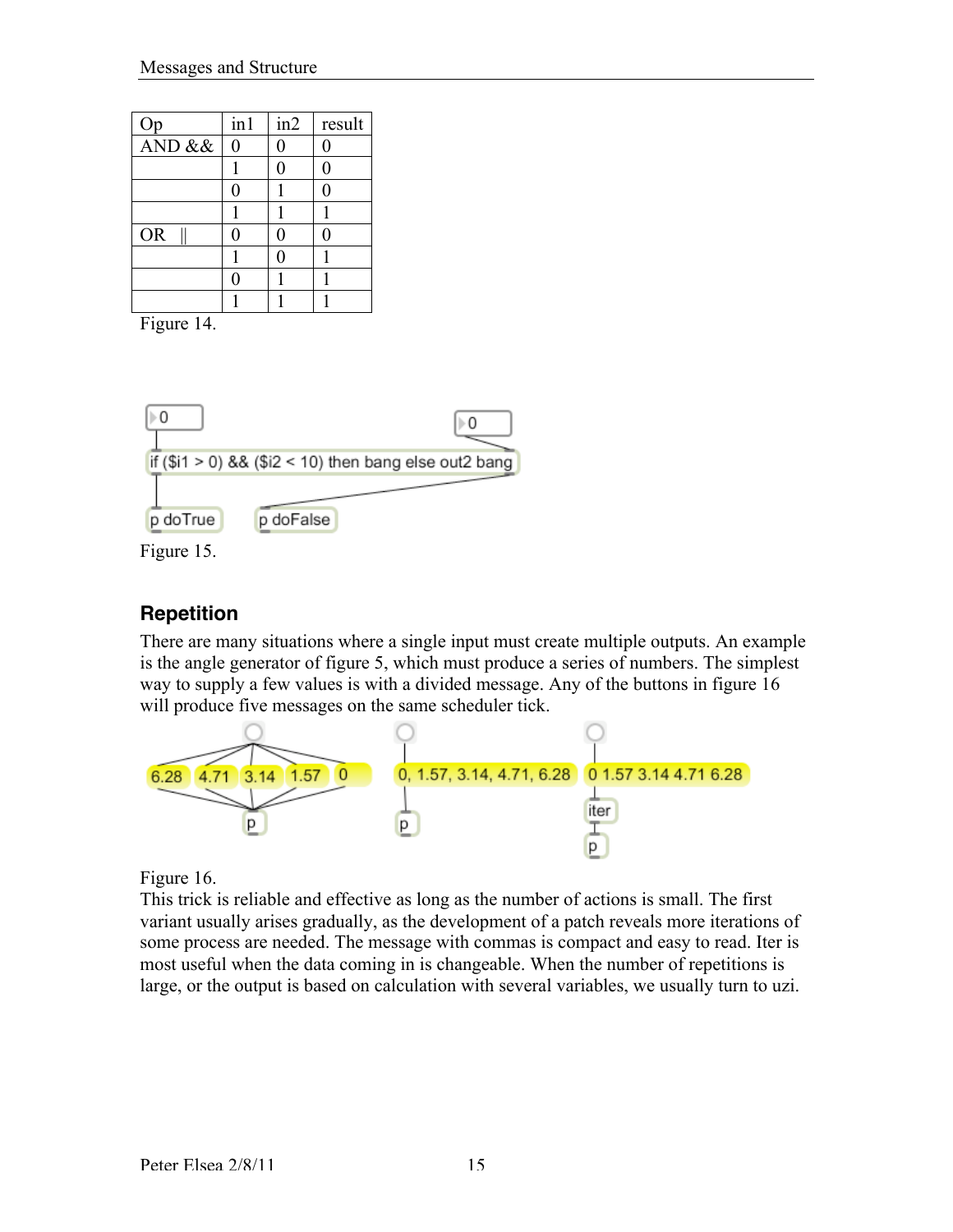

Figure 17.

Uzi is an engine that drives repetition.<sup>19</sup> The output of uzi consists of cycles- a number from the right outlet followed by a bang from the left. The cycle is repeated as many times as the argument specifies. When all cycles are complete, the center outlet bangs. This violates the strict right to left rule, but no harm seems to come of it. Uzi runs as fast as possible, but all calculations connected to the right outlet will complete before the left outlet bangs.

The three outlets of uzi enable the most common applications of looped code.

Numerical calculations depend on the "index" which is the number of the current iteration. For instance, to calculate 36 angles, the index would be multiplied by 0.17453. The index numbers provided by uzi begin with 1 and include the number in the argument. The majority of numerical series that are calculated from an index begin with 0, so the - 1 object on right output is usually required. This means the last value will be the argument minus 1, but the argument still sets the number of calculations.

Triggered calculations don't depend on the index– an example might be producing 6 random numbers to add together for a Gaussian distribution. Of course, since the index outlet and the bang outlet are synchronized, a fresh index is available on each bang.

The completion action is triggered by the center outlet. This is usually a notification of the following sections of the patch that uzi has done its thing and operation may continue.

for(i=1; i <= n; ++i){

<sup>&</sup>lt;sup>19</sup> Most programs use loops, and many programmers have trouble letting go of them. If you are one of these, just think of uzi as an encapsulation of this code:

 $outletR(i);$ 

outletL(bang);

<sup>}</sup>

outletM(bang);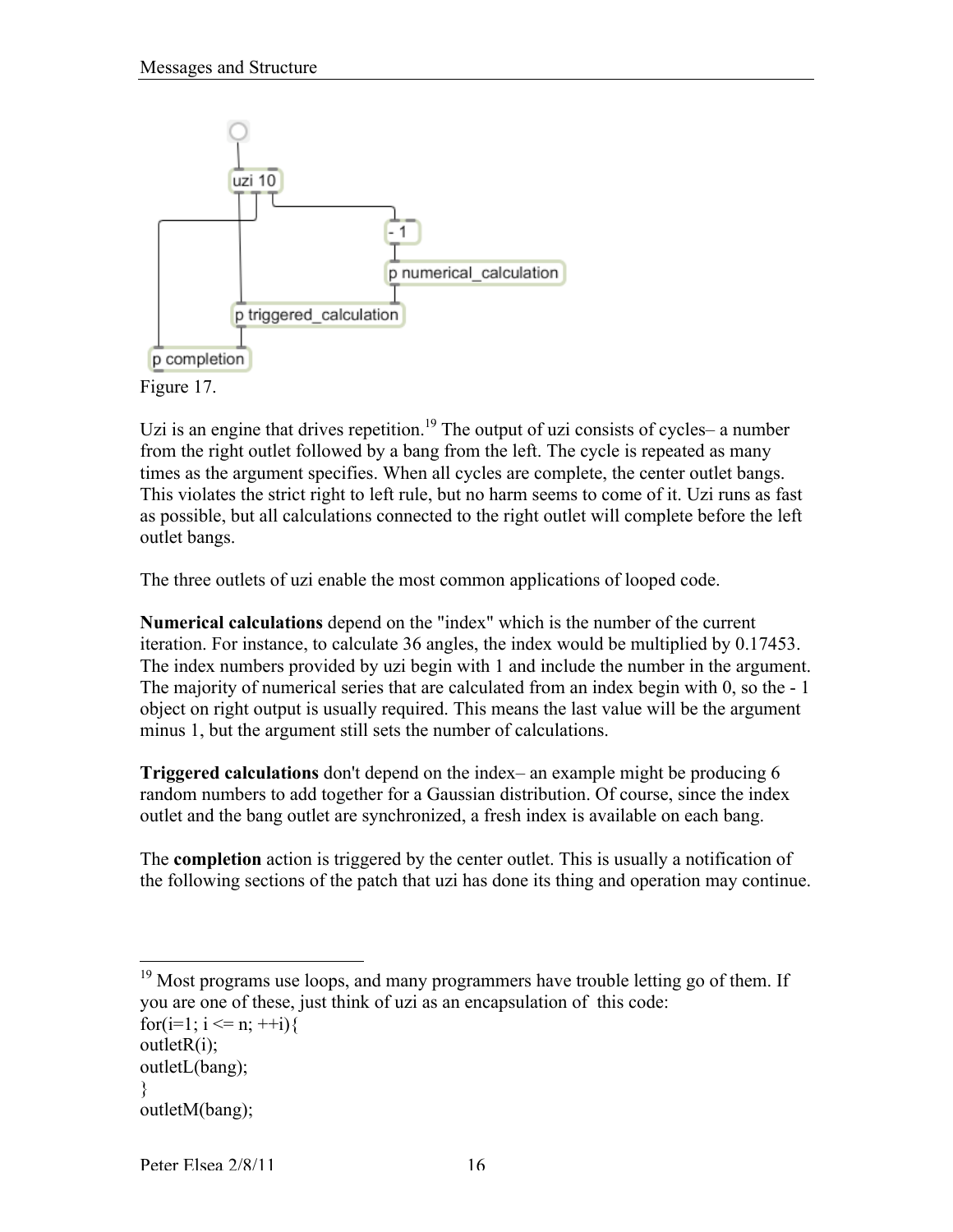### **Nesting uzis**



Figure 18.

We often need loops within loops. A common example is calculating values for a 2 dimensional matrix. We need to generate the column numbers for row 0, then for row 1 and so on. We do this with two uzis: one is sized for the number of rows, another for the columns is triggered by the bangs outlet of the first.

There are some gothcas to be aware of when using uzi. One, which is rather rare, happens when the index output of uzi triggers a deferred action. At the least, this will cause a loss of synch between the indices and bangs, and in the most severe case will cause the indices to be output in reverse.<sup>20</sup> The more common gotcha is simple overwork. If an uzi is connected to an uzi, the total number of operations will be the product of the arguments. There are many applications where this is a good idea, but it is easy to bog Max down, even lock it up entirely. The patch in figure 18 generates 86,400 calculations.

## **Interrupting uzi**

There are many situations where the loop end depends on more than one condition. This may be the result of some calculations, or in response to an outside input.





<sup>&</sup>lt;sup>20</sup> Remember, the defer mechanism puts the deferred action at the beginning of the queue. If the index numbers from uzi each go to the head of the line, the last will be executed first.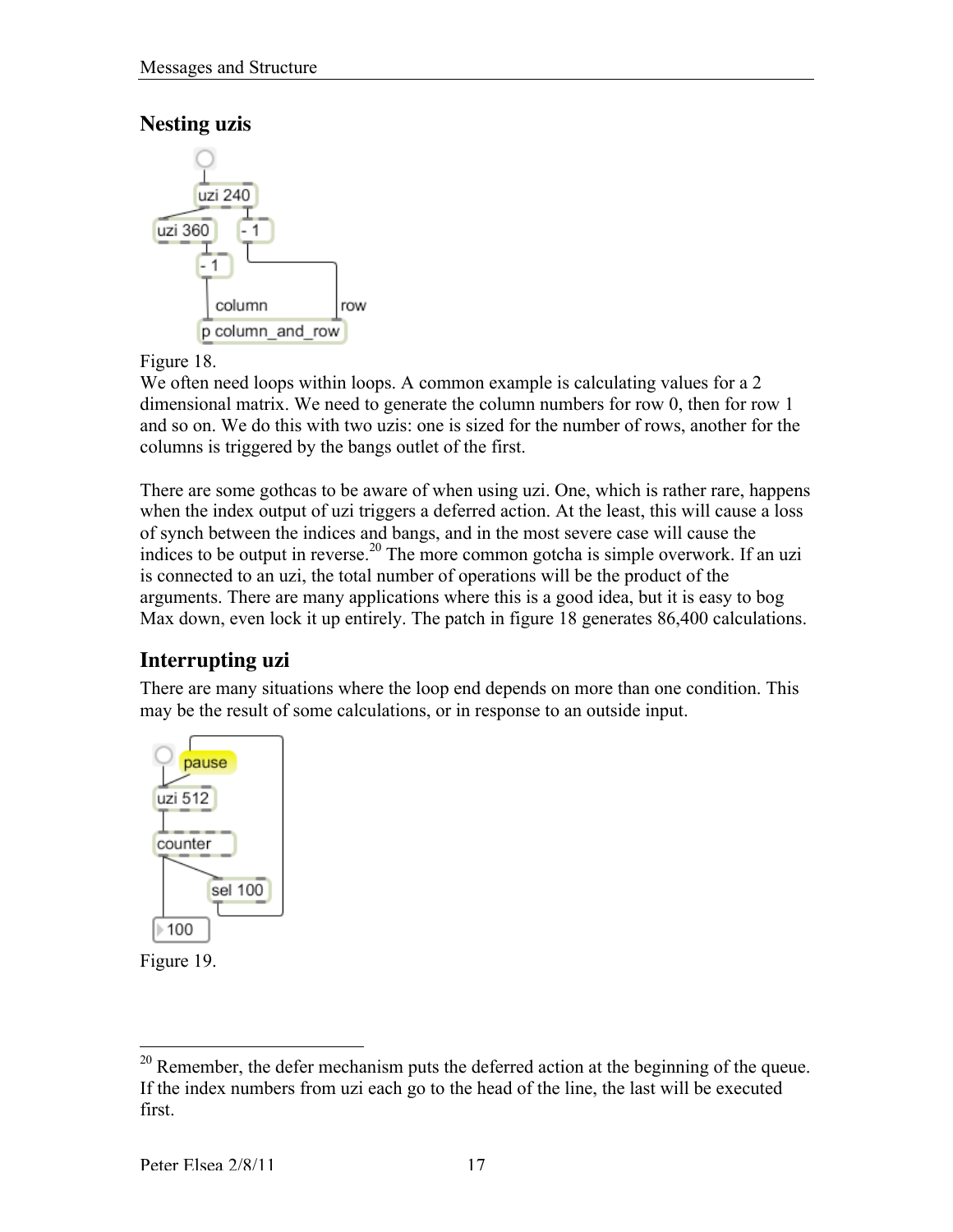Figure 19 shows a mechanism for interrupting an uzi with a pause message. Once the uzi has paused, it may be restarted with a bang or continue message. With a bang, it will start from the beginning, output of 1, with continue, it will complete the interrupted series.

#### **Slower Counting**



Figure 20.

Sometimes we need repetitions at a slower rate. The patch of figure 20 will step from 0 to 50 (inclusive) at 30 ms intervals. Action is instigated by the toggle. When the counter hits maximum, the select 1 object will bang and shut the toggle off. This mechanism can form the core of any patch that needs to run for a specified time (the metro argument times the counter argument ) or a desired number of reps. I often combine this with an uzi for nested loops that don't slow down the patch $^{21}$ .

#### **The Gotchas of Feedback and Recursion**

There are two common programming structures that don't work in Max. A feedback patch exists when the result of a calculation is brought back up to the top of the patch to use in the next iteration. This is fine, as long as the fed back value is never allowed to trigger operation.

<sup>&</sup>lt;sup>21</sup> Lobject plug. I generally use Lcount here. It counts from 0 to one les than the argument, so the argument indicates the number of times the event will happen. I also directly outputs bangs, and will do parlor tricks like count by 2s or count up to 2PI.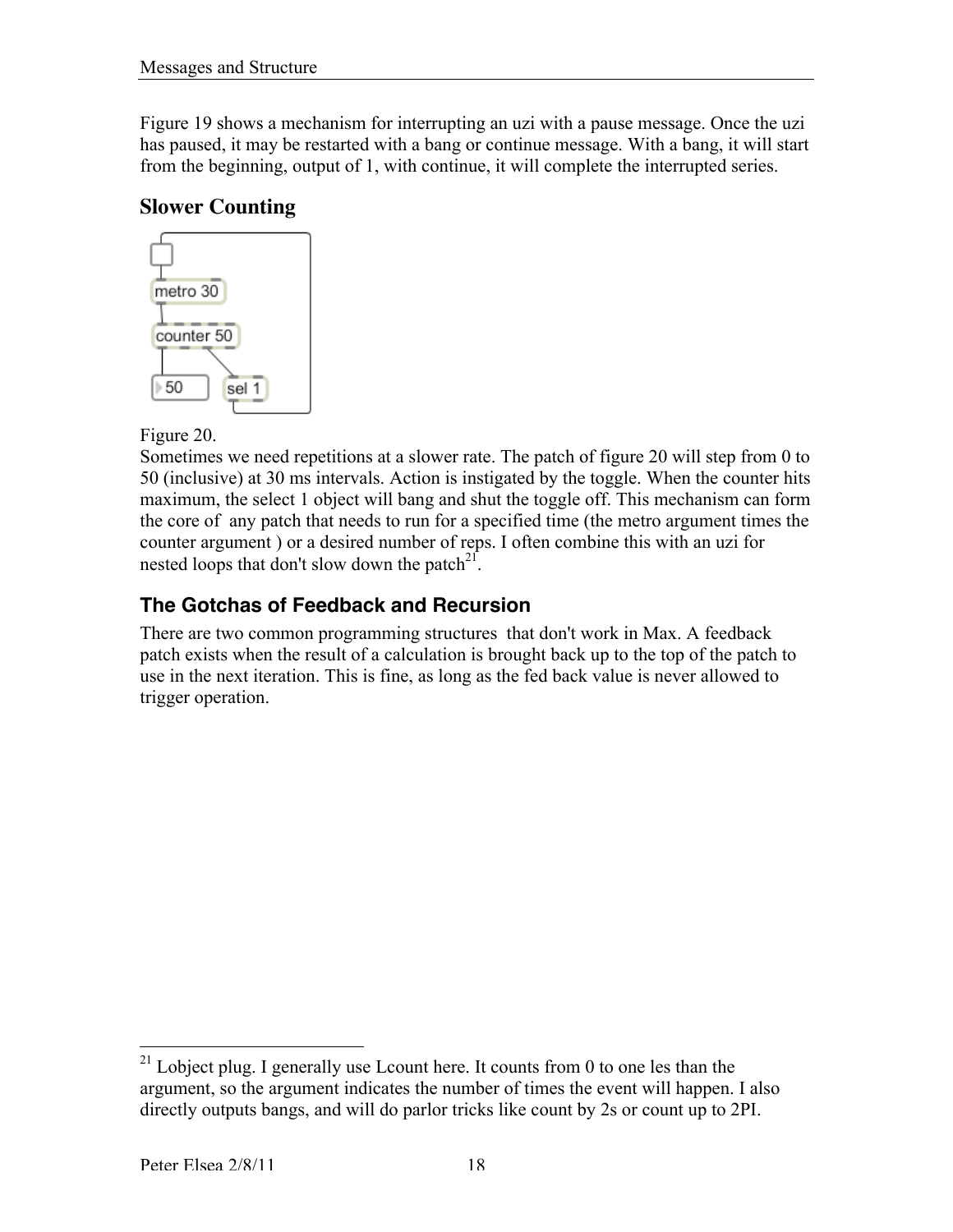

Figure 21.

Figure 21 will calculate Fibonacci numbers in batches of ten. The mistake in figure 22 brings everything to a halt!



Figure 22.

Note that the output of zl stream (the last two values calculated) is returned to an unpack, which is connected to the **left** inlet of an int box. This will produce a race condition where the output triggers output, which triggers output..... Max will usually detect this and stop the scheduler until you can sort things out. In the cases where Max does not detect this, it will lock up and you will have to force quit, losing any unsaved work.

The second big structural gotcha is recursion. It is perfectly legal in many languages for a named function to call itself. This works because a function name just refers to a section of code, which can be used recursively with different values as long as the ending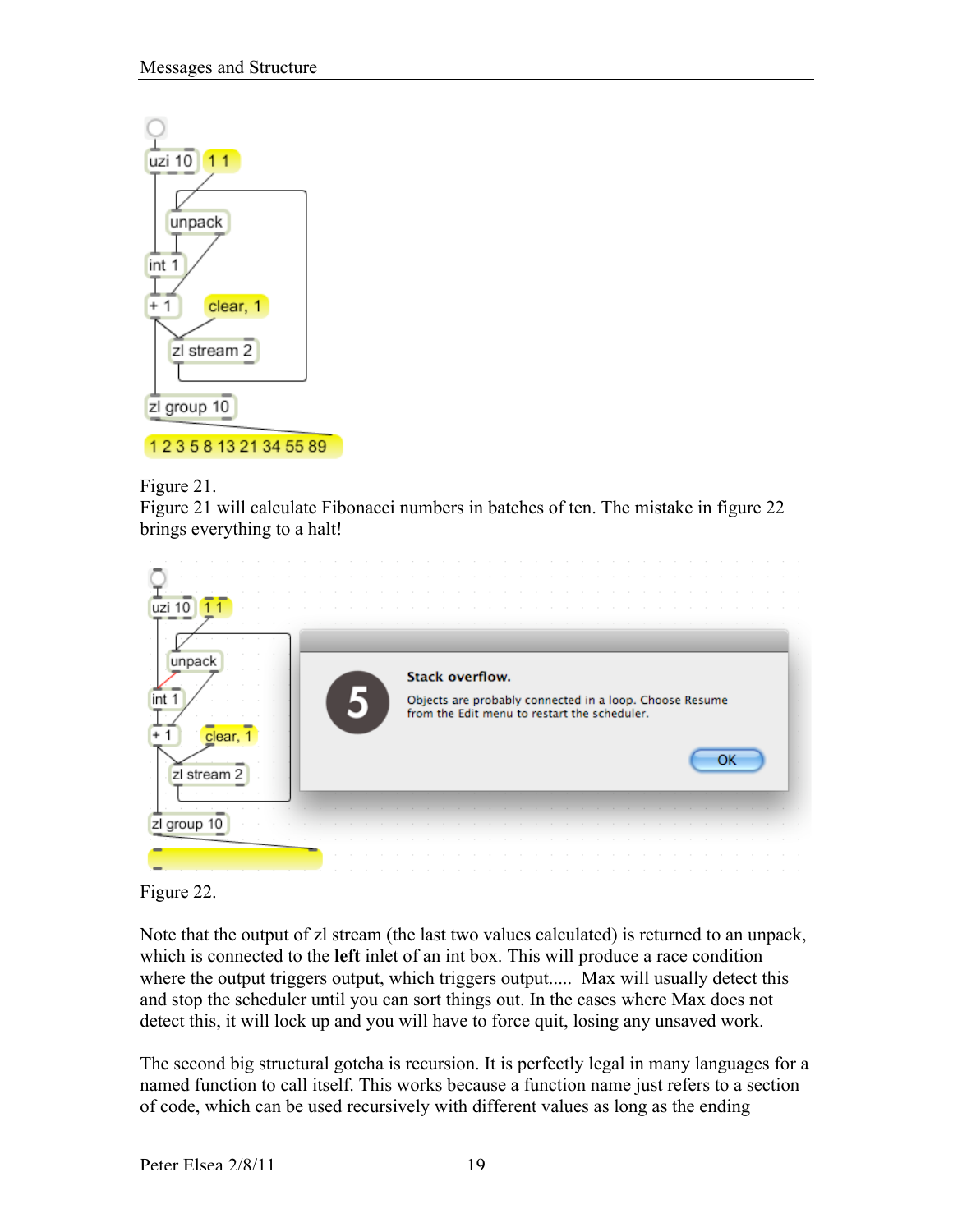conditions are properly met. In Max, although it is good practice to type the name of a saved patcher into an object in order to access the code, a patcher must never refer to its own name. That is because Max loads each file contained in a patcher, along with all of the files any subpatcher may refer to. If a patcher refers to itself, the loading process will go on forever. This will hang up max and you will have to force quit. Worse, it can be very difficult to recover your work in the contaminated patcher, because you can no longer load it<sup>22</sup>. It is possible do this inadvertently by loading a patcher that refers to the patcher you are working on.

The closest you can get to recursion is to encapsulate an operation, then copy that encapsulation and build a string of them. It takes up a lot of space, but it works.

#### **Modular Programming**

Many of our projects are variations on similar procedures. For instance, when I was investigating video feedback (see the Feedback Jitter tutorial), I built many patches with feedback though a rota object with external control inputs. I built most of these as two patchers-- a front end that generated matrices using one of a dozen techniques, and a back end with the feedback processing and display. These were connected via send/receive pairs. There was a master qmetro in the back end that broadcast bangs to receive objects named "tick" in each front end. The front end patchers would respond to the tick by generating an image for a send named "todisplay". Thus I cold do a set by loading in my choice of front ends while the back end remained active on the screen. I eventually added a third patcher to the setup. I controlled the performance with a variety of hardware controllers, and it seemed I had a different one available for each show. The new window would accept input from a particular controller and translate it to a defined set of command messages such as fbk\_lvl. Thus I could easily switch between a MotorMix module, a microKorg, module, or a joystick module.

All of this is illustrated in figure 23. Each grey box represents a patcher. The feedback and display patcher was loaded first and remained operational for the entire set. So was one of the controllers, although it is possible to use two or more at a time.

 $\frac{22}{2}$  The only recourse is to open the file as text and edit the text, which requires detailed knowledge of the text format.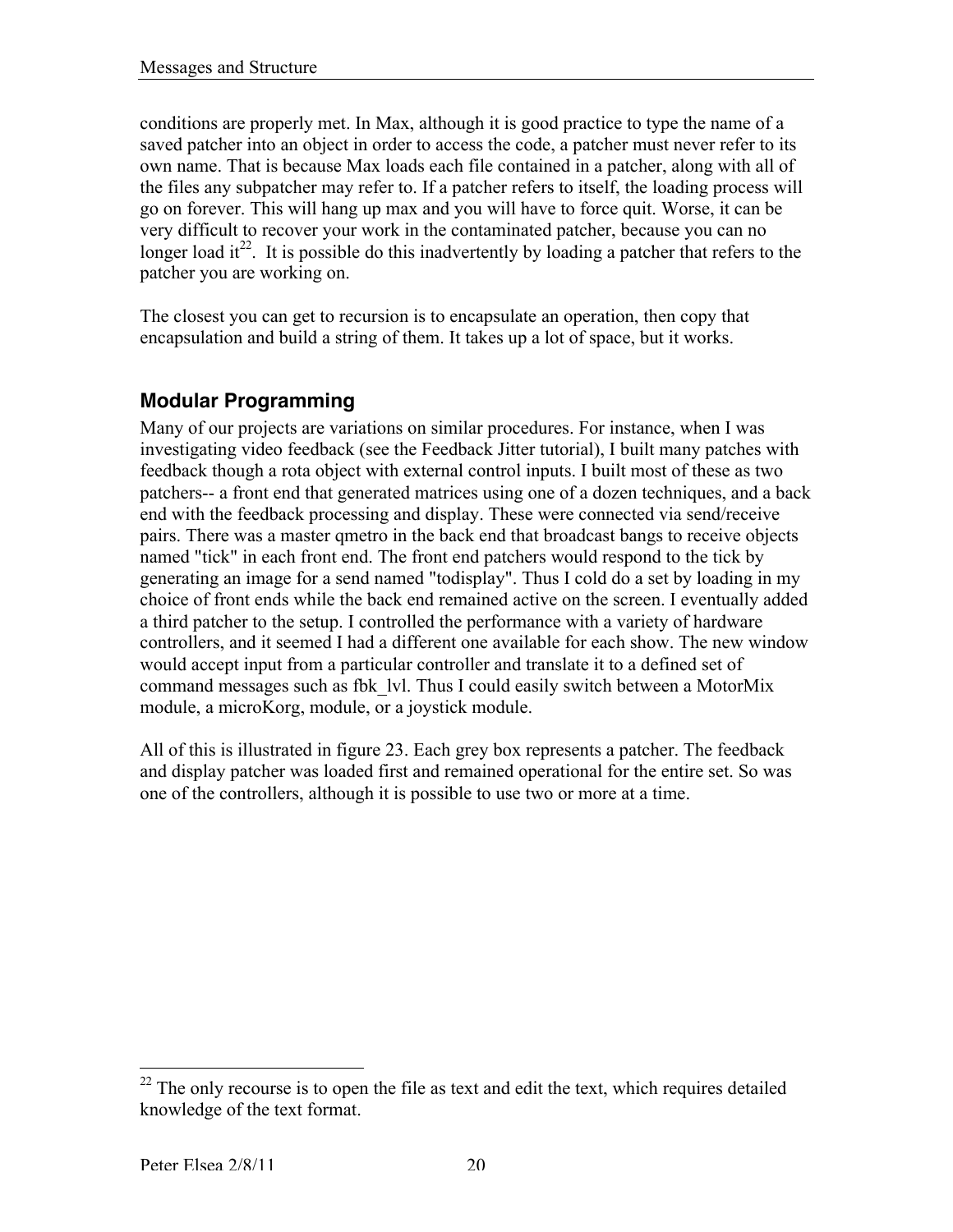



The generators are swapped for each section, or could all be loaded and enabled as desired. In fact, the most recent version includes a four way mixing module.

The advantages of the modular approach should be obvious. It's easy to add new generation schemes-- I have modules that do waveform display and lissajous generation, animated motion, and fractal images. When I updated the feedback system to use jit.slab, only one module needed to be changed. It's also easy to add new controllers-- an Arduino based device fits right in.

## *The Robust Patch*

The reliability of any computer program diminishes exponentially with its size. In other words, if a patch is doubled in complexity, it is four times more likely to fail. When a patch is functional, you are only half done. There is still a lot of work to do to make the patch give long term, reliable service. The following sections describe the remaining parts of the job.

Our patches usually begin looking like a colony of drunken spiders. I am no exception, but I hope the patches that illustrate these tutorials give a different impression. I revise my patches to improve readability, since the explanations will make no sense if readers can't follow the patch. If a patch is difficult to understand, any attempt to extend it (or repair it) in the future will likely break something instead.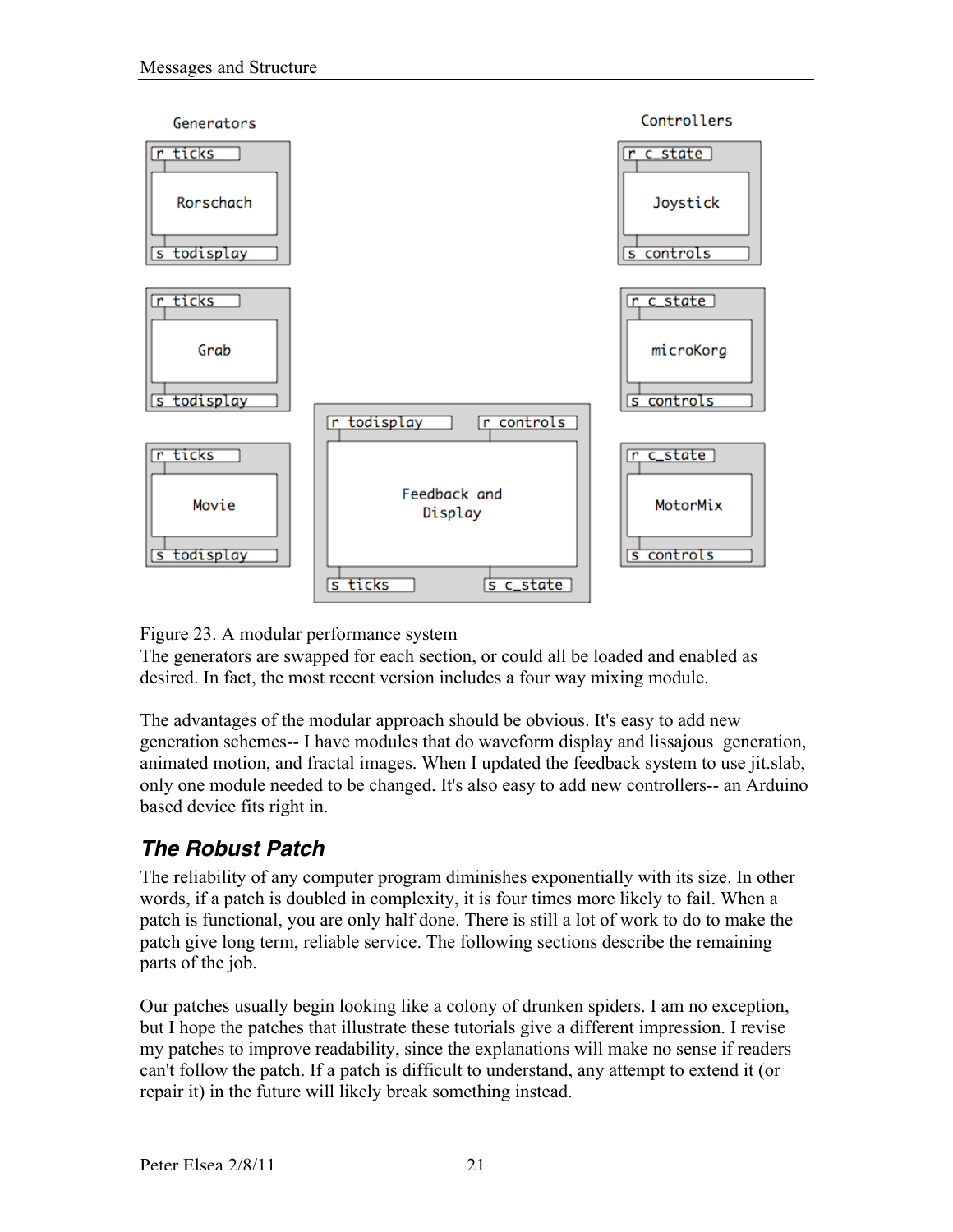Once you have a working patch, copy it, and clean up the copy. By "clean up" I mean:

- Ensure the patch flows from the top to the bottom of the window.
- Group related objects together.
- Move groups to proper right to left order.
- Remove dead end or redundant objects.
- Encapsulate related objects when that makes sense.
- Guarantee message order with trigger objects
- Replace very long cords with send and receive.
- Segment long cords so they never cross objects.
- Adjust cord crossings to clarify destinations.
- Color code cords that originate from popular sources.<br>• Comment everything
- Comment everything.

At each step, test the copy and compare it with the working version. Moving objects around very often breaks a patch.

Figure 24 and 25 illustrate the benefit of orderly patching. They are exactly the same, and both have the same bug. The patch is an arpeggiator controlled by a k-slider in polyphonic mode. Clicking on a key enters a note into the arpeggio, clicking it again will remove it. The bug is in the velocity which somehow becomes attached to the wrong note. If you click a strong C, then a quiet E, you hear the E but the C becomes quiet. If you study figure 24, you will eventually spot the mistake, but I bet it is immediately apparent in figure 25.



Figure 24. A messy, buggy patch.